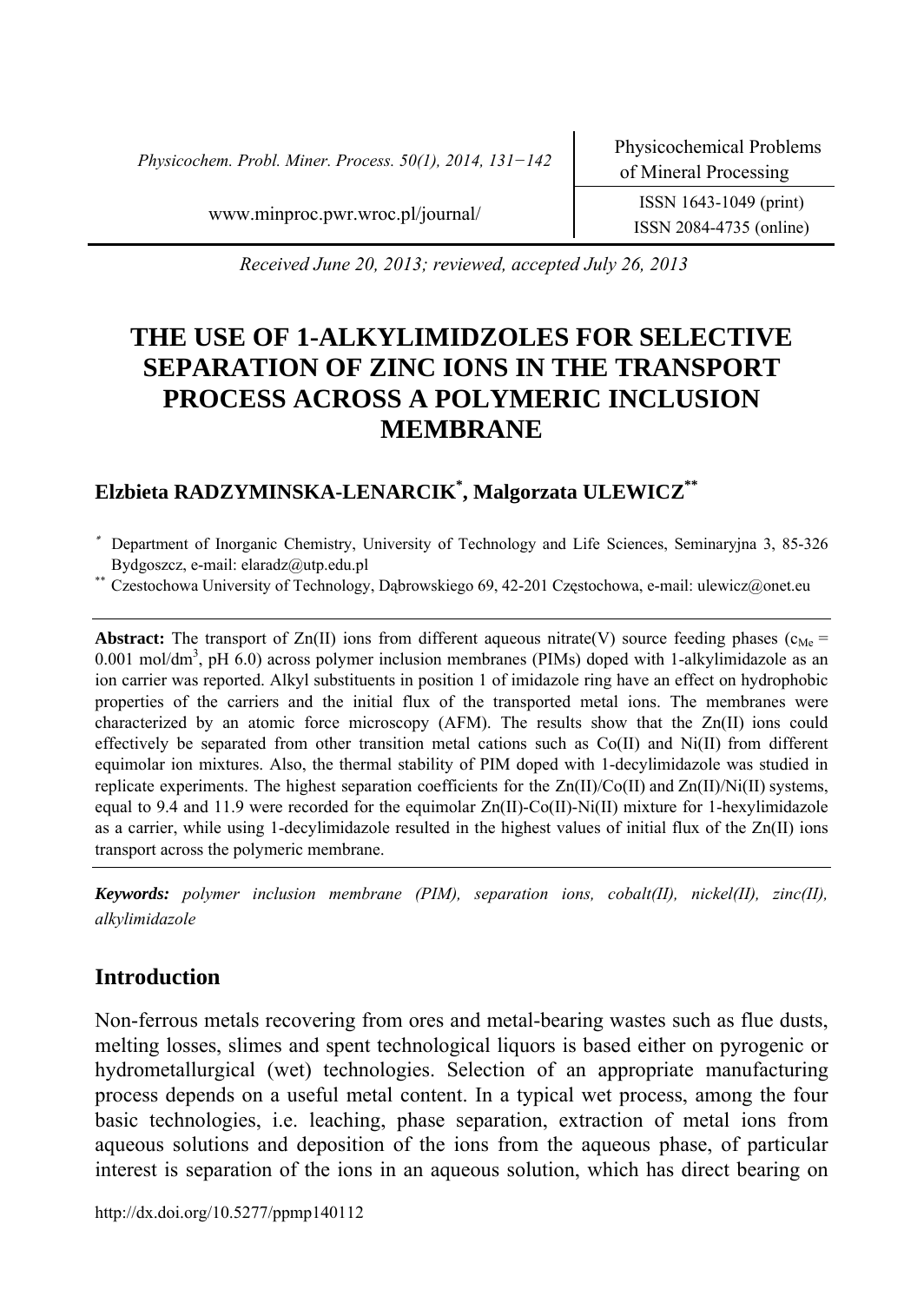the purity of a final product. In a modern wet process of non-ferrous metals recovery, separation of the ions is usually conducted by solvent extraction or ion-exchange (Habashi, 1999; Bartsch and Way, 1996). The separation of the non-ferrous metal ions in aqueous solutions or industrial waste waters in a laboratory scale is carried out using membrane-based techniques. A characteristic feature of liquid membranes is that both the extraction and re-extraction steps can be conducted simultaneously, which enabled the implementation of a continuous process eliminating the need of intermediate operations. The combined extraction-reextraction regime, also named a pertraction process, offers a considerable advantage, as compared to that of solvent extraction (Bond et al., 1999). The liquid membranes, as far as their constructional features are concerned, can be divided in four basic categories: thick-layer (BML**),**  immobilised liquid (SCM), emulsion liquid (ELM) and polymeric inclusion (PIM) membranes.

The efficiency of separation of metal ions using liquid membranes depends mainly on the type and concentration of the ion carriers. Commercial carriers used in laboratory experiments ensure the effective separation of the ions but their selectivity is rather poor. Therefore, new complexing reagents are sought enabling the effective separation of the ions from aqueous solutions. During the past few years, macrocyclic compounds, such as laryate ethers, calixarenes, calixcrowns and cyclodextrins were successfully used as the ion carriers (Ulewicz, 2001, 2008; Walkowiak and Kozlowski, 2009; Nghiem et al., 2006). Moreover, other organic compounds, e.g., imidazole and its derivatives were also used for the purpose. Imidazole (1,3-diazole) belongs to a class of five-member heterocyclic bases known as azoles. According to the Pearson's classification, imidazole is a medium-class base with  $pK_a$  of 7.14 (Barszcz and Lenarcik, 1989). It forms stable complexes with soft Lewis acids (Schaekers and du Preez, 2004). The substitution of an alkyl to position 1 of the azole only slightly strengthens the basicity of the electron-donating nitrogen atom of 1 alkylimidazoles ( $pK_a = 0.0222$  n + 7.165, where n is the number of the carbon atoms in the alkyl substituent) (Lenarcik and Ojczenasz, 2002). At the same time, the stability of their metal complexes is slightly enhanced. Water-insoluble alkylimidazoles were used for the solvent extraction of a number of metal ions, e.g.,  $Co^{2+}$ , Ni<sup>2+</sup>, Cu<sup>2+</sup>, Zn<sup>2+</sup> and Cd<sup>2+</sup> (Cuprey, 1974; Lenarcik and Barszcz, 1977, 1979; Lenarcik et al., 1977; Schaekers and du Preez, 2004; Lenarcik and Ojczenasz, 2004; Lenarcik and Kierzkowska, 2004; Lenarcik and Rauckyte, 2004; Radzyminska-Lenarcik, 2007, 2008). 1-Decylimidazole was used for extraction of  $Co^{2+}$ ,  $Ni^{2+}$  and  $Cu^{2+}$  from their chlorate(VII), chloride and thiocyanate solutions (du Preez et al., 2001). Moreover, azocrown ethers and thiaazocrown ethers were also reported as the ion carriers of  $Pb^{2+}$ ,  $Zn^{2+}$ ,  $Cd^{2+}$ ,  $Ni^{2+}$  and  $Co^{2+}$  in the transport processes across the polymeric inclusion membranes (Ulewicz et al., 2007a,b, 2009), and 1-vinylimidazole was used for separation of the  $Cu^{2+}$  and  $Fe^{3+}$  ions (Ajji and Ali, 2010). Recently, the imidazole derivatives were used by Ulewicz and Radzyminska-Lenarcik (Ulewicz and Radzyminska-Lenarcik, 2011, 2012; Radzyminska-Lenarcik and Ulewicz, 2012a) for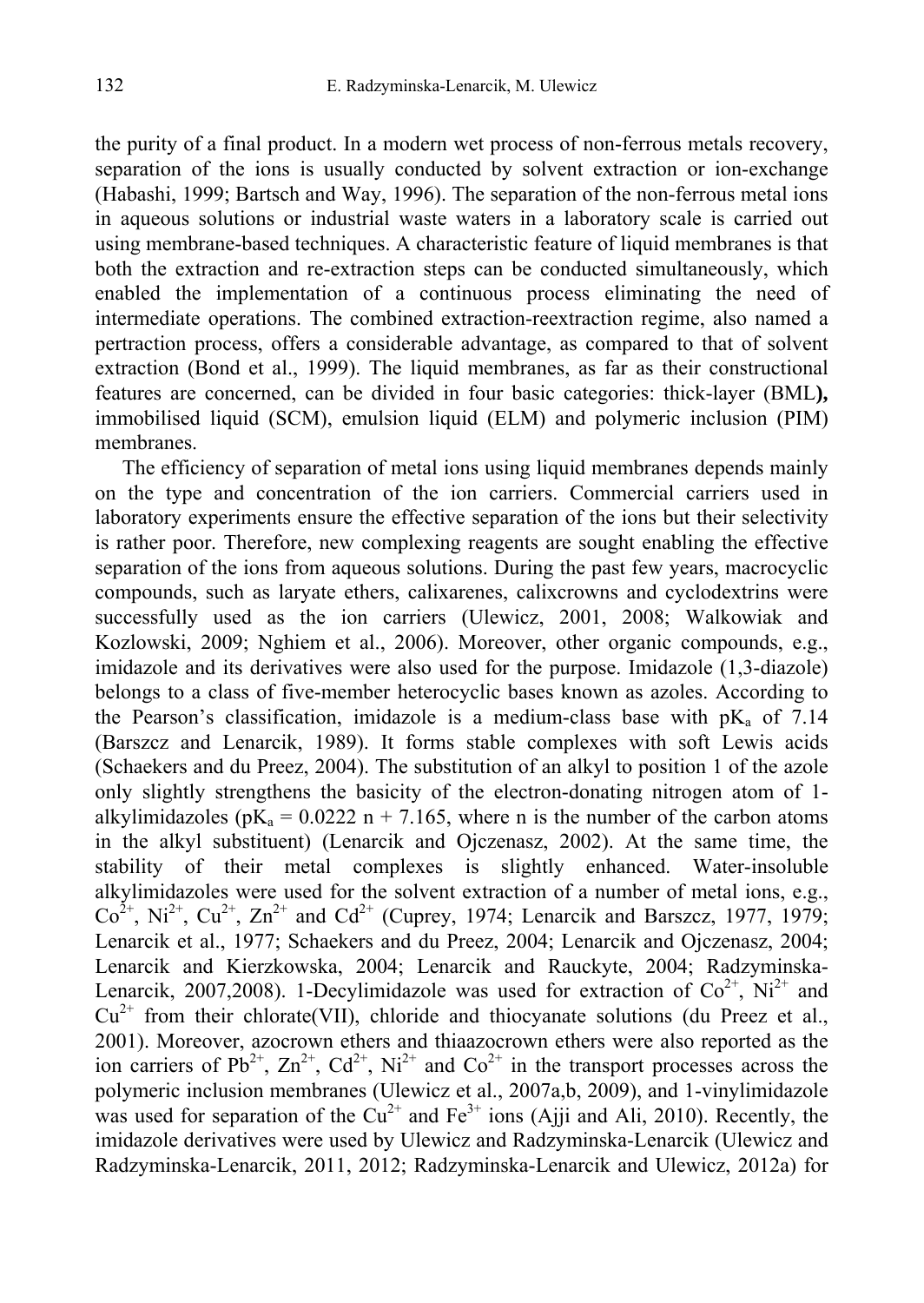separation of the Cu<sup>2+</sup> ion from the equimolar mixtures in the Cu<sup>2+</sup>–Co<sup>2+</sup>–Zn<sup>2+</sup>–Ni<sup>2+</sup> systems.

A metallurgical waste is subjected to recovery processes, as far as these are technologically feasible and cost-effective. By the end of 2007 year, about 8.9 Tg of waste came from the copper metallurgy processes. The post-neutralization deposits of a waste-water treatment plant (80 Mg/24 hours) were found to contain 11.5% of zinc. Hence, our interest is zinc recovery. In the literature, there are many reports on the processes of zinc and other metals recovery (Beniot et al., 1996; Cuprey, 1974; Schaekers and du Preez, 2004).

The present article deals with a competitive transport of the zinc(II) ions from the dilute aqueous solutions using PIM doped with 1-alkylimidazoles. The initial fluxes and selectivity coefficients of zinc(II), cobalt(II) and nickel(II) ions transport across PIM doped with 1-alkylimidazole from the aqueous source phase containing equimolar mixture of all metals are also investigated.

## **Experimental**

#### **Preparation of polymeric inclusion membranes**

The polymeric inclusion membranes (PIM) were synthesized using the following solutions: 1.25 g of cellulose triacetate (CTA) in 100 cm<sup>3</sup> of dichloromethane,  $10\%$ plasticizer solution (o-nitrophenyl pentyl ether, o-NPPE; FLUKA) in dichloromethane and  $0.10 \text{ mol/dm}^3$  1-alkylimidazoles (ion carrier) (Fig.1) solution in dichloromethane. The carrier was synthesized using a literature procedure (Pernak et al. 1987).

|   | No<br>$R-$           | pK <sub>a</sub> |
|---|----------------------|-----------------|
|   | $-C_6H_{13}$         | 7.30            |
|   | $-C_7H_{15}$         | 7.32            |
|   | $-C_8H_{17}$<br>3    | 7.34            |
| Ŕ | $-C_9H_{19}$         | 7.39            |
|   | $-C_{10}H_{21}$<br>5 | 7.43            |

Fig. 1. Formulas of 1-alkylimidazoles

To prepare a membrane, the CTA solution was mixed with the plasticizer solution and that of the carrier and the mixture was poured into a mould consisting of a glass ring (6 cm in diameter). The membrane was formed after solvent evaporation during 12 hours at ambient temperature and subsequently it was conditioned in distilled water for further 12 hours. For preparation of the membrane, 2.67 cm<sup>3</sup> of o-NPPE/1.0 g of CTA and 1.0 mole of 1-alkylimidazoles, based on the weight of the plasticizer, were used. A fresh membrane was prepared for each experiment. Highly magnified images of the polymeric membranes were recorded using an atomic force microscopy (AFM)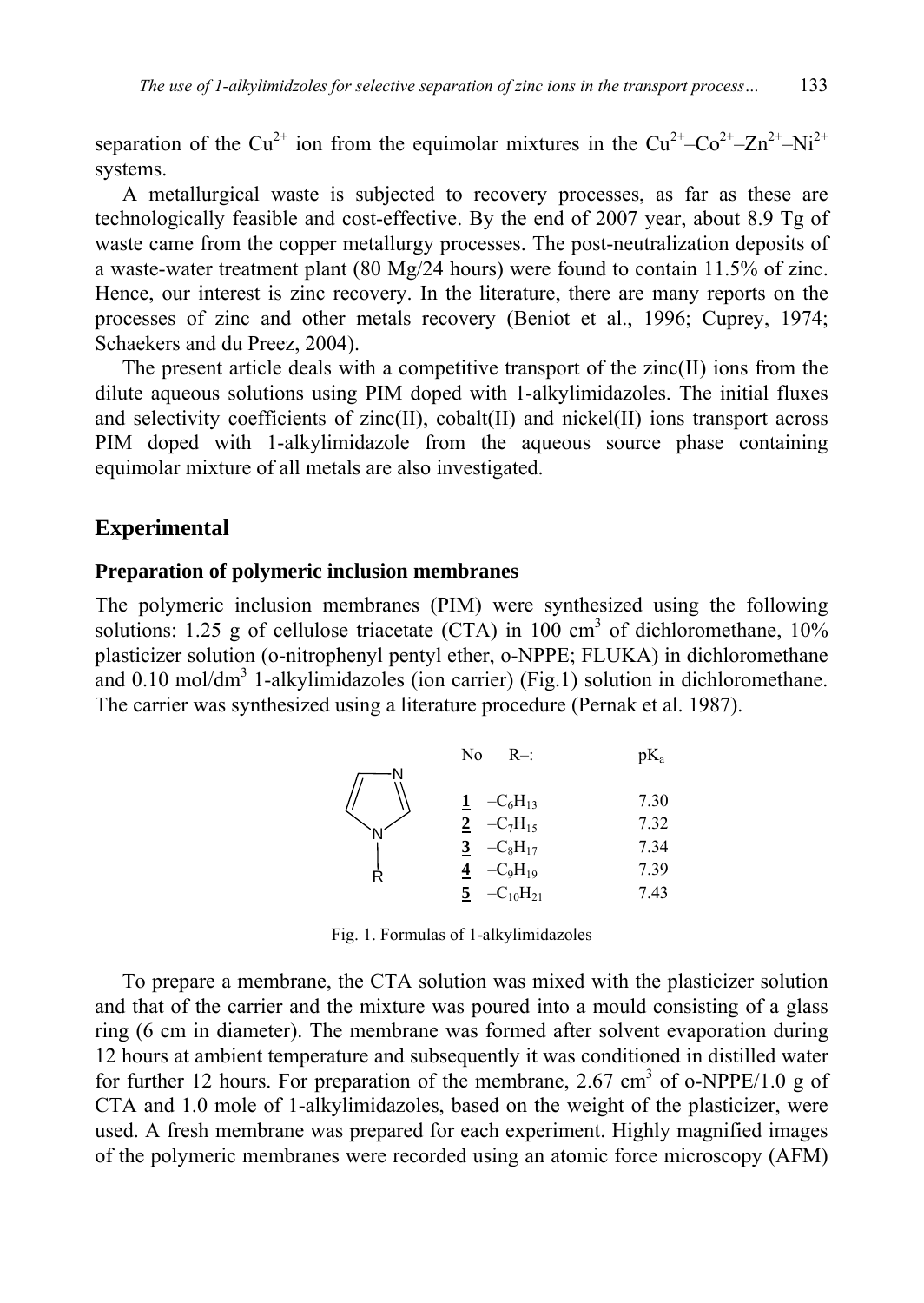MultiMode instrument (Veeco) equipped with type E scanner with the maximum scanning area of  $10 \times 10 \times 2.5$  µm. The NanoScope IIIa and Ouadrex control systems were employed. The equipment was operated as the atomic force microscope in the Tapping Mode. The HA\_NC Etalon probes manufactured by NT-MDT were used and a resonance frequency was set at 110 KHz. In the separation process, distilled water (conductance of 5 µS/m) was the receiving phase. The thermal stability of the polymeric inclusion membranes was determined over the range of  $20 - 700^{\circ}$ C under nitrogen, in ceramic crucibles. An empty crucible served as a reference. The apparatus used was a SDT 2960 simultaneous DSC-TGA-TA instrument operated at a heating rate of  $10^{\circ}$ C/min and a nitrogen flow rate of 100 cm<sup>3</sup>/min. The sample weight was 10 mg throughout.

#### **Investigation of transport across polymeric inclusion membranes**

The following metal nitrate(V) solutions were used for preparation of the aqueous solutions:  $\text{Zn}(\text{NO}_3)_2$ ,  $\text{Co}(\text{NO}_3)_2$ ,  $\text{Ni}(\text{NO}_3)_2$ , and  $\text{Na}(\text{NO}_3)$  (all of analytical reagent grade, purchased from POCh, Gliwice, Poland). The transport of the metal ions across PIM was determined in equimolar solutions  $(0.001 \text{ mol/dm}^3$  each), containing the following ion systems: Zn(II)–Ni(II), Zn(II)–Co(II), and Zn(II)–Co(II)–Ni(II) placed in a cell fitted with a membrane separating both aqueous phases (feeding and receiving), stirred at 600 rpm. The metal ion concentrations were determined by an atomic absorption spectrometry using a Solaar 939 (Unicam) spectrometer.

The efficiency of the ionic transport was estimated using the following quantities. • Initial flux:

$$
J_0 = -\frac{V}{A} k c_0 \tag{1}
$$

where  $J_0$  is the flux at  $t = 0$  (mol/m<sup>2</sup>s), *A* an effective surface area of the membrane  $(m<sup>2</sup>)$ , *V* volume of the feeding phase  $(m<sup>3</sup>)$ , and  $c<sub>0</sub>$  is the initial concentration of the metal ion (mol/dm<sup>3</sup>). The rate constant,  $k$  (s<sup>-1</sup>) for the first-order kinetics was defined as:

$$
\ln \frac{c}{c_0} = -kt \tag{2}
$$

High correlation coefficients  $R^2$  falling in the range of 0.971–0.997 indicated a linear relationship of ln(*c*/*c*1) against time *t*.

• The separation factor of ions was defined as:

$$
S_{M1/M2} = \frac{J_{0,M1}}{J_{0,M2}}
$$
 (3)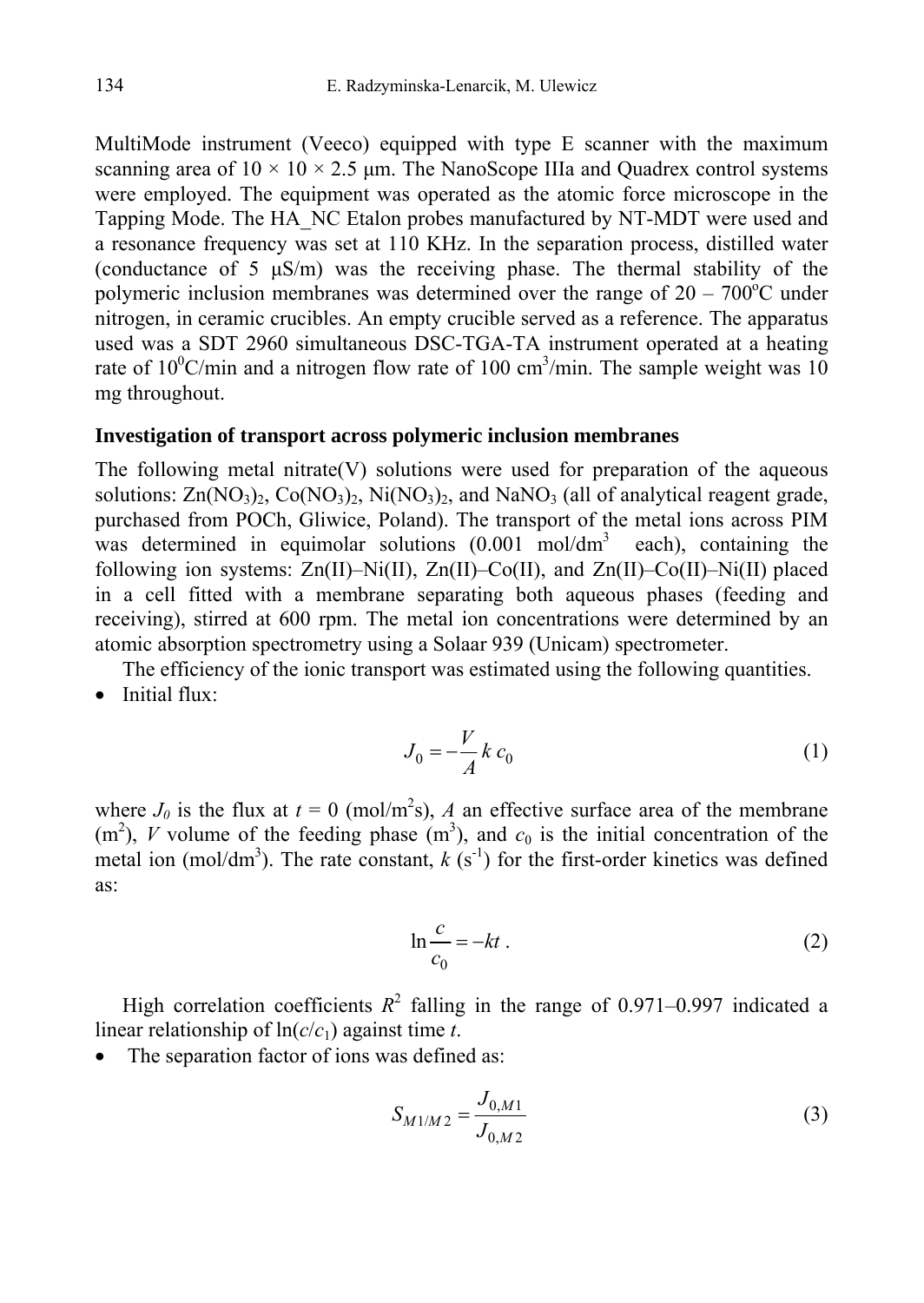where  $J_{0, \text{M1}}$  and  $J_{0, \text{M2}}$  are initial fluxes of metal ions  $M_1$  and  $M_2$ , respectively.

The percentage of the metal ions transport from the feeding to receiving phase, RF, was defined as:

$$
RF = \frac{c_i - c}{c_i} \cdot 100\%
$$
 (4)

where  $c_i$  is the initial concentration of metal ion in the receiving phase and  $c$  is the concentration in that phase after time t*.*

## **Results and discussion**

The selectivity of transport of metal ions across the liquid membranes depends both on physicochemical characteristics of solutions, such as the metal ion concentration in the feeding phase, its pH and the presence of extraneous ions, the characteristics of membrane and platicizer used and concentration of the carrier (Ulewicz et al., 2007a,b; 2009; Ajji and Ali, 2010; Ulewicz and Radzyminska-Lenarcik, 2011, 2012). One of the crucial factors affecting the selectivity of membrane is the ion carrier

| Carrier           | Metal ions | J, $\mu$ mol/m <sup>2</sup> ·s | $S_{Zn(II)/Me(II)}$                                           |  |
|-------------------|------------|--------------------------------|---------------------------------------------------------------|--|
| $\mathbf{1}$      | Zn(II)     | 1.79                           | Zn(II) > Co(II) > Ni(II)<br>9.4<br>11.9                       |  |
|                   | Co(II)     | 0.19                           |                                                               |  |
|                   | Ni(II)     | 0.15                           |                                                               |  |
| $\overline{2}$    | Zn(II)     | 1.86                           | $\text{Zn(II)} > \text{Co(II)} > \text{Ni(II)}$<br>7.4<br>9.3 |  |
|                   | Co(II)     | 0.25                           |                                                               |  |
|                   | Ni(II)     | 0.20                           |                                                               |  |
| $\overline{3}$    | Zn(II)     | 1.95                           | $\text{Zn(II)} > \text{Co(II)} > \text{Ni(II)}$<br>6.9<br>8.1 |  |
|                   | Co(II)     | 0.28                           |                                                               |  |
|                   | Ni(II)     | 0.24                           |                                                               |  |
| $\overline{4}$    | Zn(II)     | 2.29                           |                                                               |  |
|                   | Co(II)     | 0.34                           | Zn(II) > Co(II) > Ni(II)<br>6.7<br>7.0                        |  |
|                   | Ni(II)     | 0.29                           |                                                               |  |
| $\underline{5}^*$ | Zn(II)     | 2.50                           |                                                               |  |
|                   | Co(II)     | 0.39                           | Zn(II) > Co(II) > Ni(II)<br>6.4 7.8                           |  |
|                   | Ni(II)     | 0.32                           |                                                               |  |

Table 1. Initial fluxs, selectivity order and selectivity coefficients for competitive transport of Zn(II),  $Co(II)$ , and Ni $(II)$  ions across PIM doped with 1-alkylimidazole; membrane: 2.6 cm<sup>3</sup>  $o$ -NPPE /1g CTA and 1.0 M carriers calculated on plasticizer; source phase:  $[Me(II)] = 0.001M$  each, receiving phase: deionized water. \* data from Radzyminska-Lenarcik and Ulewicz (2012b)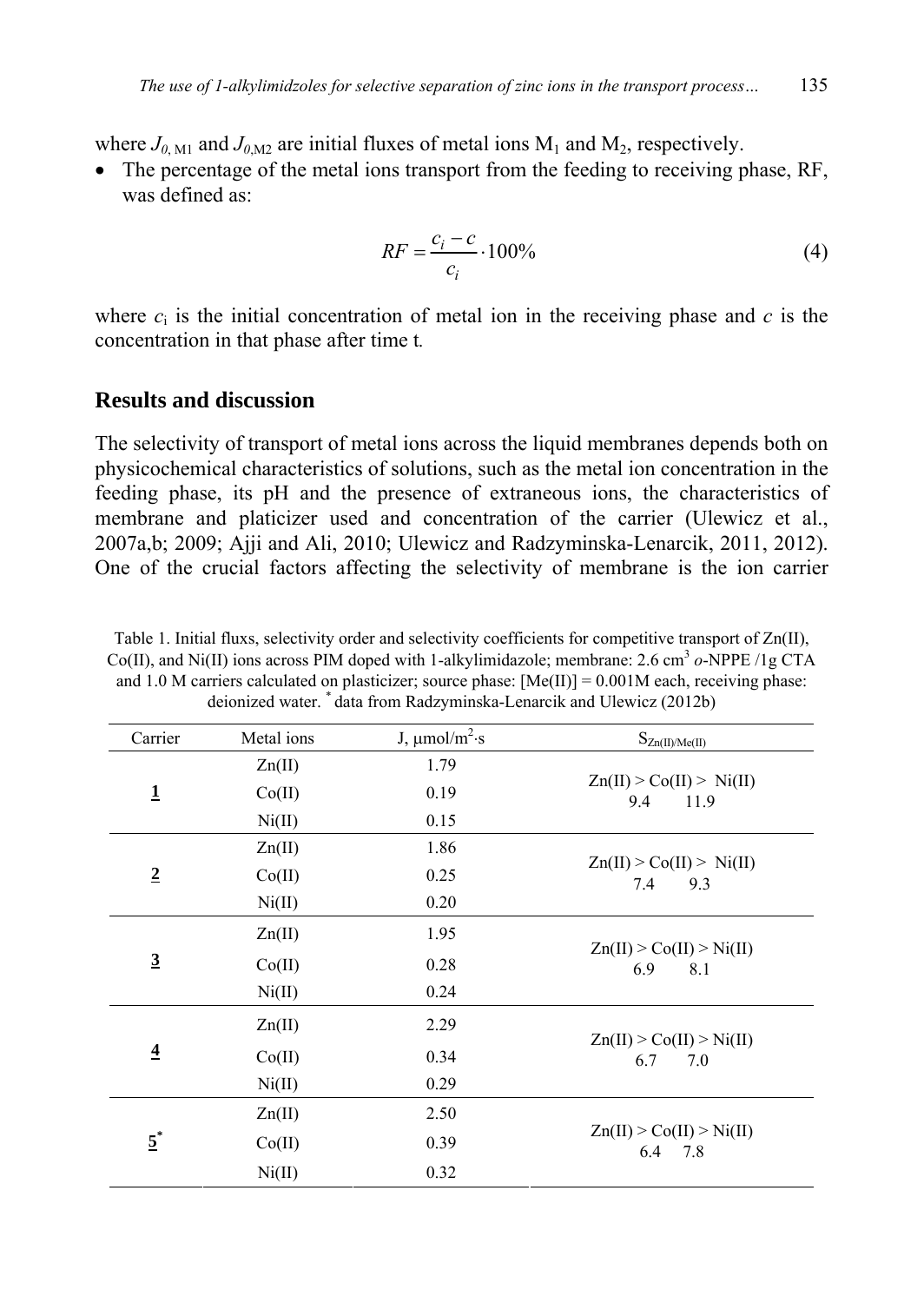nature. Therefore, the kind of substituent at the imidazole molecule on the separation efficiency of the  $Zn(II)$ ,  $Co(II)$  and  $Ni(II)$  ions from their equimolar mixture was studied. The initial fluxes of ions  $J<sub>o</sub>$  and their transportation selectivity rank orders depending on the carrier used are presented in Table 1. Table 1 shows that the  $Zn(II)$ ions are transported from the feeding to receiving phase faster than the Co(II) and Ni(II) ions. Irrespective of the substituent chain length, the selectivity of transport of the ions across polymeric membranes doped with 1-alkylimidazole declines in the order  $Zn(II) > Co(II) > Ni(II)$ .

This finding can be interpreted in terms of the kinetic factors involved in a complex formation of metal ions at the membrane/feeding phase interface. The stability constants of the  $Zn(II)$  complexes are higher than those of the Co(II) and Ni(II) (Table 2). With increasing chain length from  $-C_6H_{13}$  to  $-C_{10}H_{21}$ , associated with pK<sub>a</sub> increase of the carrier, the initial fluxes of metal ions increase, while the selectivity coefficients of Zn(II) against those of the remaining metals decrease. This decrease is due to faster increase in the transportation fluxes of remaining metals as compared with the increasing transportation fluxes of the Zn(II) ions.

The differences in the transport efficiency of metal ions can be explained by structural features of their complexes with 1-decylimidazole. This compound forms Zn(II) complexes of distorted tetrahedral geometry just at the first complexation steps (*n* = 1, 2..) (Lenarcik and Kierzkowska, 2004) according to equation:

$$
[Zn(H_2O)_6]^{2+} + nL \leftrightarrow [Zn(H_2O)_{4-n}L_n]^{2+} + (2+n)H_2O \tag{5}
$$

where L denotes the 1-decylimidazole molecule.

The tetrahedral Zn(II) complexes are more compact than the octahedral, thus there are more readily transported across the pores of membranes. The Co(II) ions form tetrahedral complexes in the  $3<sup>rd</sup>$  and  $4<sup>th</sup>$  complexation steps at high alkylimidazole concentrations (Lenarcik and Ojczenasz, 2004). Consequently, much more readily are formed more bulky complexes of those ions. Under these conditions, the Ni(II) ions form exclusively 6-coordinate species (Lenarcik and Rauckyte, 2004).

Table 2. Comparison of stability constants *βn* of Co(II), Ni(II), and Zn(II) complexes with 1-alkylimidazoles. x denotes a number of carbon atoms in alkyl chain at position 1 in the 1-alkylimidazoles. Data from:  $*$  Lenarcik and Ojczenasz (2004),  $\stackrel{\text{max}}{=}$  Lenarcik and Rauckyte (2004),  $\stackrel{\text{max}}{=}$  Lenarcik and Kierzkowska (2004)

| $\log \beta_n$ | Co(II)               | Ni(II)               | $\text{Zn(II)}^{***}$ |
|----------------|----------------------|----------------------|-----------------------|
| $\log \beta_1$ | $y = 0,302x + 1,653$ | $y = 0.161x + 2.631$ | $y = 0,229x + 1,986$  |
| $\log \beta_2$ | $y = 0,342x + 3,592$ | $y = 0.164x + 5.290$ | $y = 0,229x + 4,500$  |
| $\log \beta_3$ | $y = 0.377x + 4.881$ | $y = 0.164x + 7.233$ | $y = 0,229x + 6,700$  |
| $\log \beta_4$ | $v = 0.434x + 5.780$ | $y = 0.166x + 8.653$ |                       |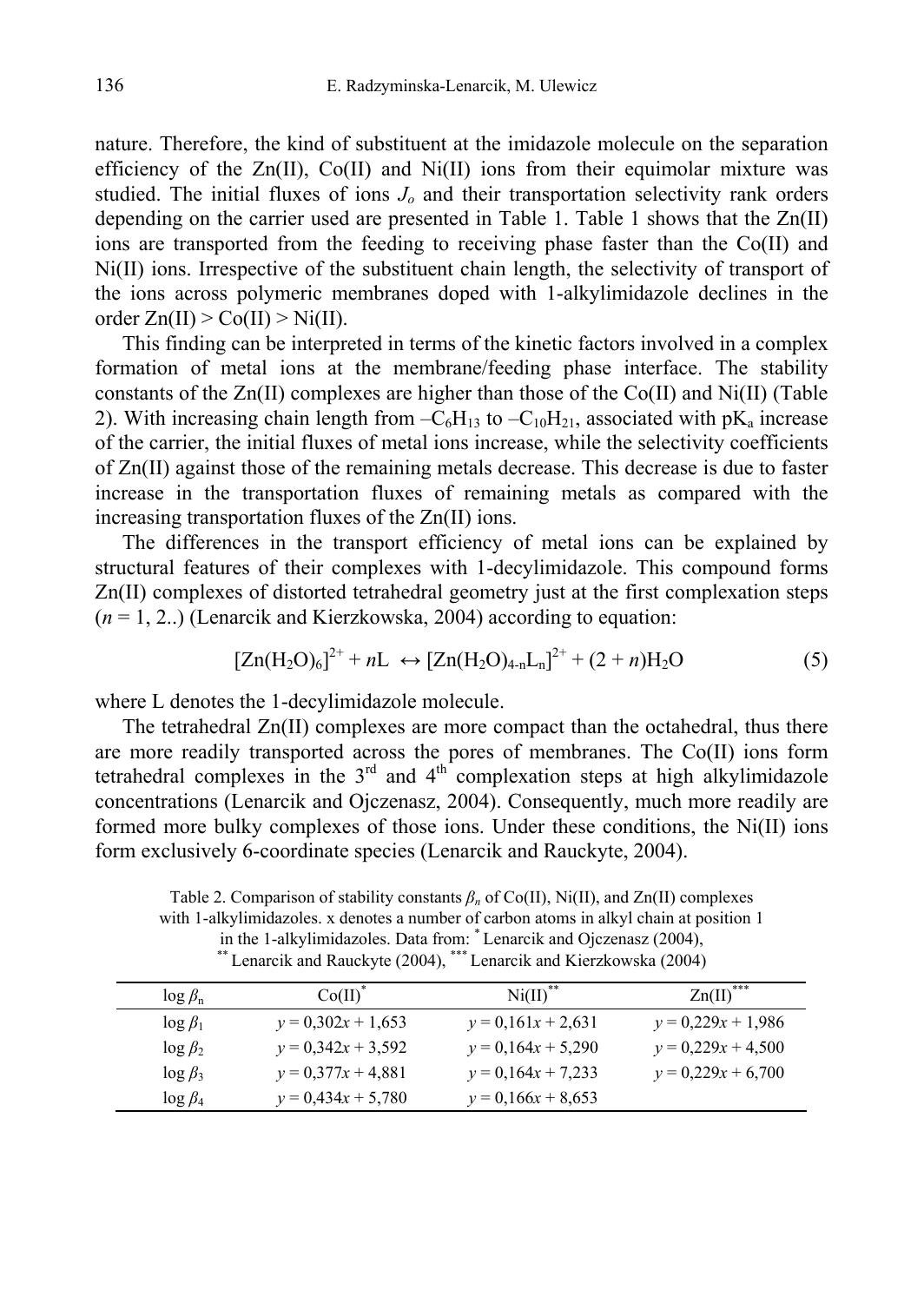| $\frac{1}{2}$    |               |                 |                                |                                 |  |  |
|------------------|---------------|-----------------|--------------------------------|---------------------------------|--|--|
| Carrier          | Mixture       | Ions            | J, $\mu$ mol/m <sup>2</sup> ·s | $S_{Zn(II)/Me(II)}$             |  |  |
| 1                | Zn(II)/Co(II) | $\text{Zn(II)}$ | 1.98                           | $\text{Zn}(II) > \text{Co}(II)$ |  |  |
|                  |               | Co(II)          | 0.21                           | 9.4                             |  |  |
|                  | Zn(II)/Ni(II) | Zn(II)          | 2.04                           | $\text{Zn(II)} > \text{Ni(II)}$ |  |  |
|                  |               | Ni(II)          | 0.19                           | 10.7                            |  |  |
| $\overline{5}^*$ |               | $\text{Zn(II)}$ | 2.65                           | Zn(II) > Co(II)                 |  |  |
|                  | Zn(II)/Co(II) | Co(II)          | 0.30                           | 8.8                             |  |  |
|                  | Zn(II)/Ni(II) | Zn(II)          | 2.67                           | Zn(II) > Ni(II)                 |  |  |
|                  |               | Ni(II)          | 0.28                           | 9.5                             |  |  |

Table 3. Kinetic parameters and selectivity factors for the transport of the metal ions across polymeric membranes doped with 1-hexylimidazole  $(1)$  and 1-decylimidazole  $(5)$ .  $^*$  data from Radzyminska-Lenarcik and Ulewicz (2012<sup>b</sup>)

The selectivity of separation of Zn(II) from binary solutions was studied during the transportation process across polymeric membranes doped with carriers **1** and **5**, i.e. those exhibiting respectively the highest and lowest selectivity of separation of the Zn(II) ions from the equimolar ternary mixture,  $Zn(II) - Co(II) - Ni(II)$ . The results are given in Table 3. The highest separation factor among the Zn(II)/Me(II) systems was 10.7 for the Zn(II) – Ni(II) pair using carrier **1** and 9.5 for carrier **5**. From the  $Zn(II) - Co(II) - Ni(II)$  mixture, the separation efficiency for the  $Zn(II)$  ions was 89.3% and from the binary ion mixtures it exceeded 90% (Fig. 2). By comparing data from Tables 1 and 3, it can be seen that the Zn(II) ions were transported most effectively from all the investigated mixtures.



Fig. 2. Transport of metal ions from feeding phase after 24 hours, from different mixtures, during transport across the 1-hexylimidazole (a) and 1-decylimidazole (b) doped PIM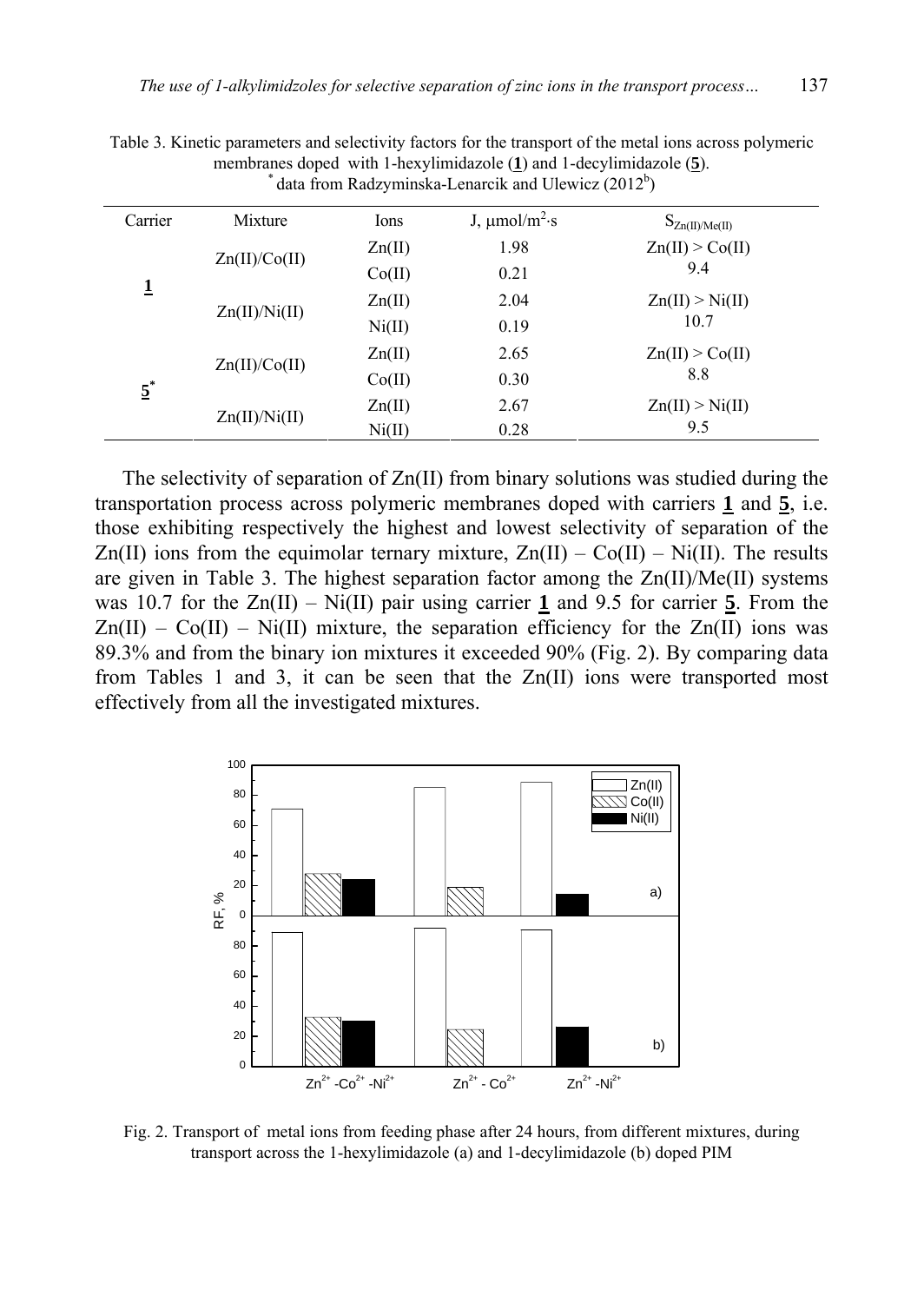

Fig. 3. 2D-view AFM images of the CTA – *o*-NPPE membrane (a), CTA –  $o$ -NPPE – carrier  $\underline{\mathbf{1}}$  (b), and CTA –  $o$ -NPPE – carrier  $\underline{\mathbf{5}}$  (c)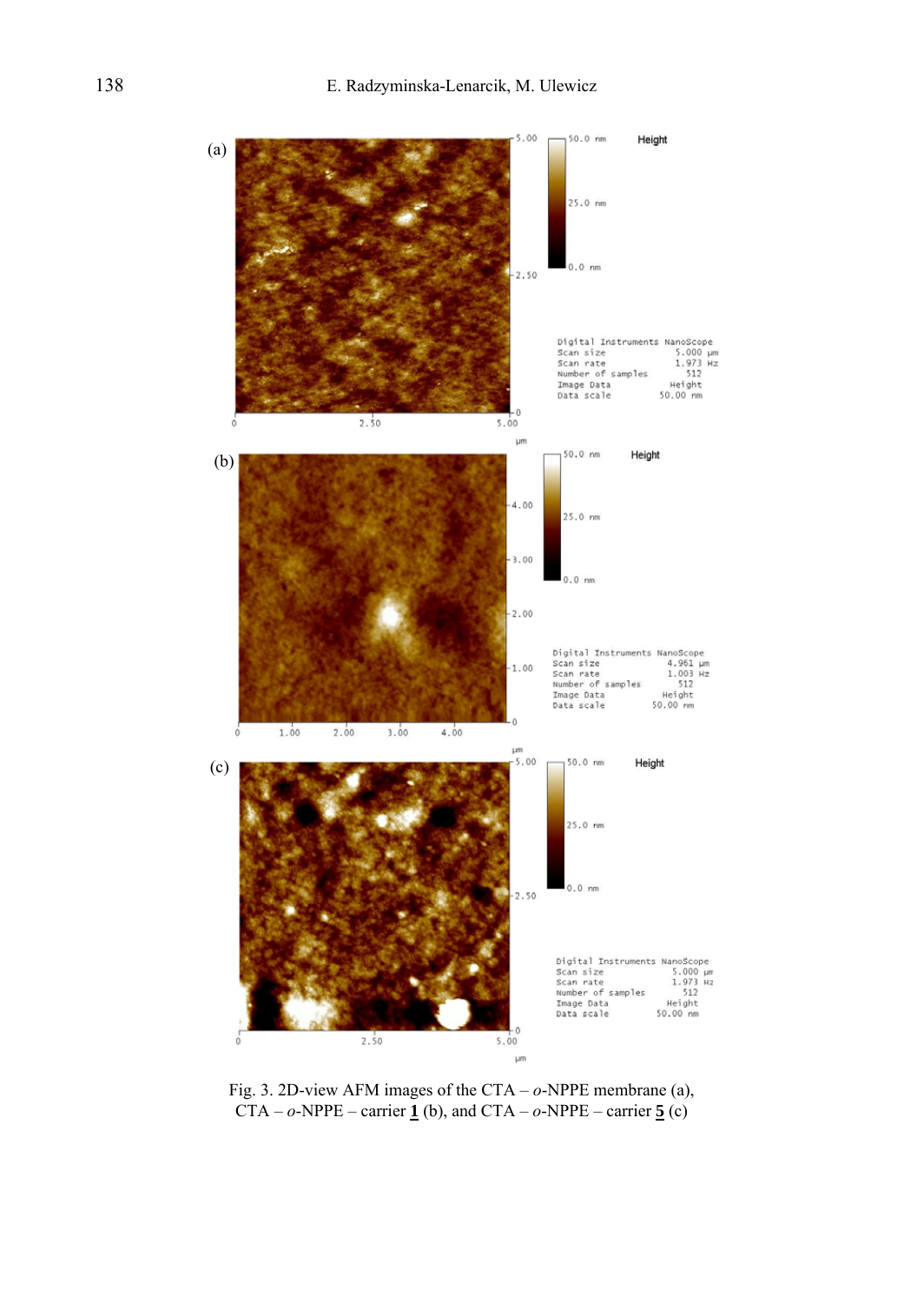Since, as demonstrated in many papers (Ulewicz, 2001; Nghiem et al., 2006; Ulewicz et al., 2007a, Arous et al., 2004a), the selectivity of transportation of metal ions is affected by the physicochemical characteristics of the membrane, also the porosity and roughness of membranes were determined. Figure 3 shows the AFM image of the polymeric inclusion membranes doped with 1-hexylimidazole (membrane b) and 1-decylimidazole (membrane c) and, for the sake of comparison, that of a membrane consisting of support (CTA) and plasticizer (o-NPPE) only (membrane a).

The calculated mean roughness values, based on Ulewicz et al. (2009), for membranes 3a, 3b and 3c (surface area of 25  $\mu$ m<sup>2</sup>) are respectively 6.8, 8.1 and 3.9 nm. In Figures 3b and 3c the inclusions of organic phase are seen as large pores of 39.9 and 35.5 nm. The degree of porosity of o-NPPE-CTA membranes doped with carriers **1** and **5** was 21.1 and 18.7%, respectively.

Finally, thermal stability was examined for the membranes, which depends, among other things, on the polymer internal structure, its networking, presence of degradable aromatic and functional groups in the plasticizer and ion carrier. It was demonstrated (Gherrou et al. 2004, 2005; Arous et al., 2004b) that the degradation of CTA-made membrane occurs in two steps, the first over the range of 292–320 °C (main step) and the other over the range of 450–476 °C (charring of products). It was also shown that in thermal degradation of the CTA – *o*-NPOE – crown ether membranes, an additional



Fig. 4. TG-DTA curves for membranes: CTA-o-NPPE and CTA-o-NPPE + carrier **1**, and CTA-o-NPPE + carrier **5**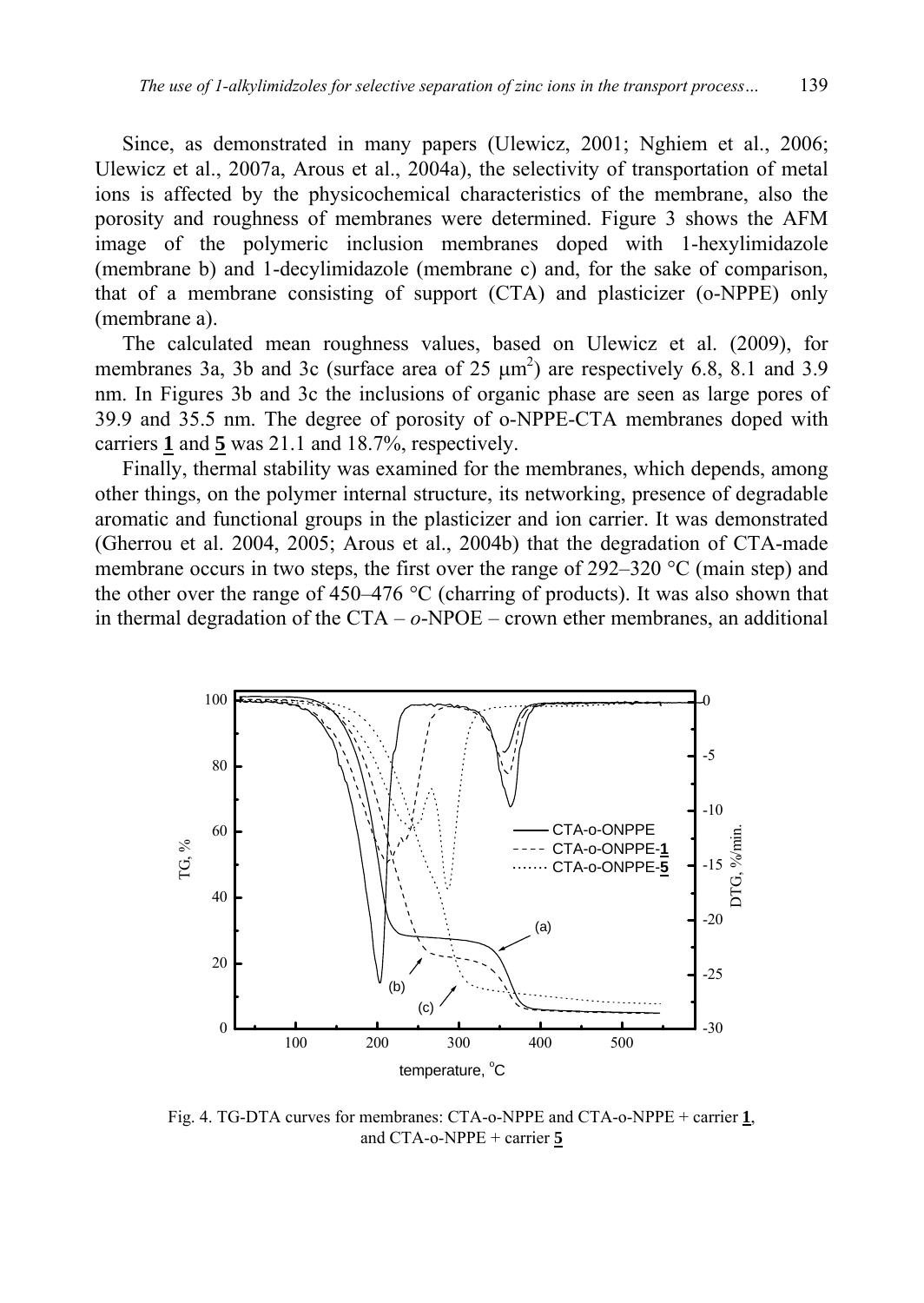step emerges, which is assigned to degradation of the crown ether (ion carrier). For the series of crown ethers this step was recorded at 238.2  $\degree$ C, 250.0  $\degree$ C, 298.7  $\degree$ C, and 273.4 °C for DB18C6, HT18C6, DA18C6, and HA18C6, respectively.

Figure 4 shows the thermograms of CTA-o-NPPE membranes with and without 1-hexylimidazole and 1-decylimidazole. Degradation of the membranes without the carrier occurs in two steps. In the first one, at  $203.1 \text{ °C}$ ,  $73.5\%$  loss in mass was recorded, and in the second, at  $363.3 \degree C$ , the loss was 19.9%. For the 1-hexylimidazole doped membrane corresponding losses of 74.63% and 13.9% occurred at 211.3 °C and 360.7 °C, respectively, while for the 1-decylimidazole doped membrane corresponding losses of 61.3% and 18.9% occurred at 227.7  $\degree$ C and 358.6  $\degree$ C, respectively.

## **Conclusion**

The effective transport of the Zn(II) ions across 1-alkylimidazoles doped polymeric membranes was studied from both binary  $Zn(II) - Ni(II)$  and  $Zn(II) - Co(II)$  mixtures and ternary  $Zn(II) - Ni(II)$ <sup>-</sup> Co(II) mixture. The selectivity of separation declined in the series  $Zn(II) > Co(II) > Ni(II)$ . The initial flux of the zinc(II) transport across PIM increases slightly with increasing alkyl chain length of the alkyl substituent in a molecule of the carrier in the order:  $1 \le 2 \le 3 \le 4 \le 5$ . The highest separation coefficient for the  $Zn(II)/Co(II)$  and  $Zn(II)/Ni(II)$  systems, equal 9.4 and 11.9, respectively, were determined for the equimolar  $Zn(II) - Co(II)^{-}Ni(II)$  mixture using carrier **1**. Application of this carrier enables also to obtain higher selectivity factors for the  $Zn(II)$  ions from equimolar binary systems  $Zn(II) - Co(II)$  and  $Zn(II) - Ni(II)$ . PIMs doped 1-hexyl- and 1-decylimidazole are thermally stable up to  $210^{\circ}$ C and they enable separation of  $\text{Zn}^{2+}$  with efficiencies better than 72% and 90% respectively within 24 hours.

## **References**

- AJJI Z., ALI A. M. (2010). *Separation of copper ions from iron ions using PVA-g-(acrylic acid/N-vinyl imidazole) membranes prepared by radiation-induced grafting.* J. Hazardous Materials, 173, 71–74.
- AROUS O., KERDJOUDJ H., SETA P. (2004)a. *Comparison of carrier-facilitated silver(I) and copper(II) ions transport mechanism in a supported liquid membrane and in a plasticized cellulose triacetate membrane*. J. Membr. Sci., 241, 177–185.
- AROUS O., AMARA M., KERDJOUDJ, H. (2004)b. *Synthesis and characterization of cellulose triacetate and poly(ethylene imine) membranes containing a polyether macrobicyclic: Their application to the separation of copper(II) and silver(I) ion.* J. Applied Polymer Sci., 93, 1401–1410.
- BARSZCZ B., LENARCIK B. (1989). *Complexes of Mn(II) with azoles. Part II. Studies on the stability of Mn(II) complexes with diazoles and their methyl derivatives in aqueous solution*. Pol. J. Chem., 63, 371–380.
- BARTSCH R.A., WAY J.D. (1996). *Chemical separation with liquid membranes*, ACS Symp. Series Washington DC, Vol. 642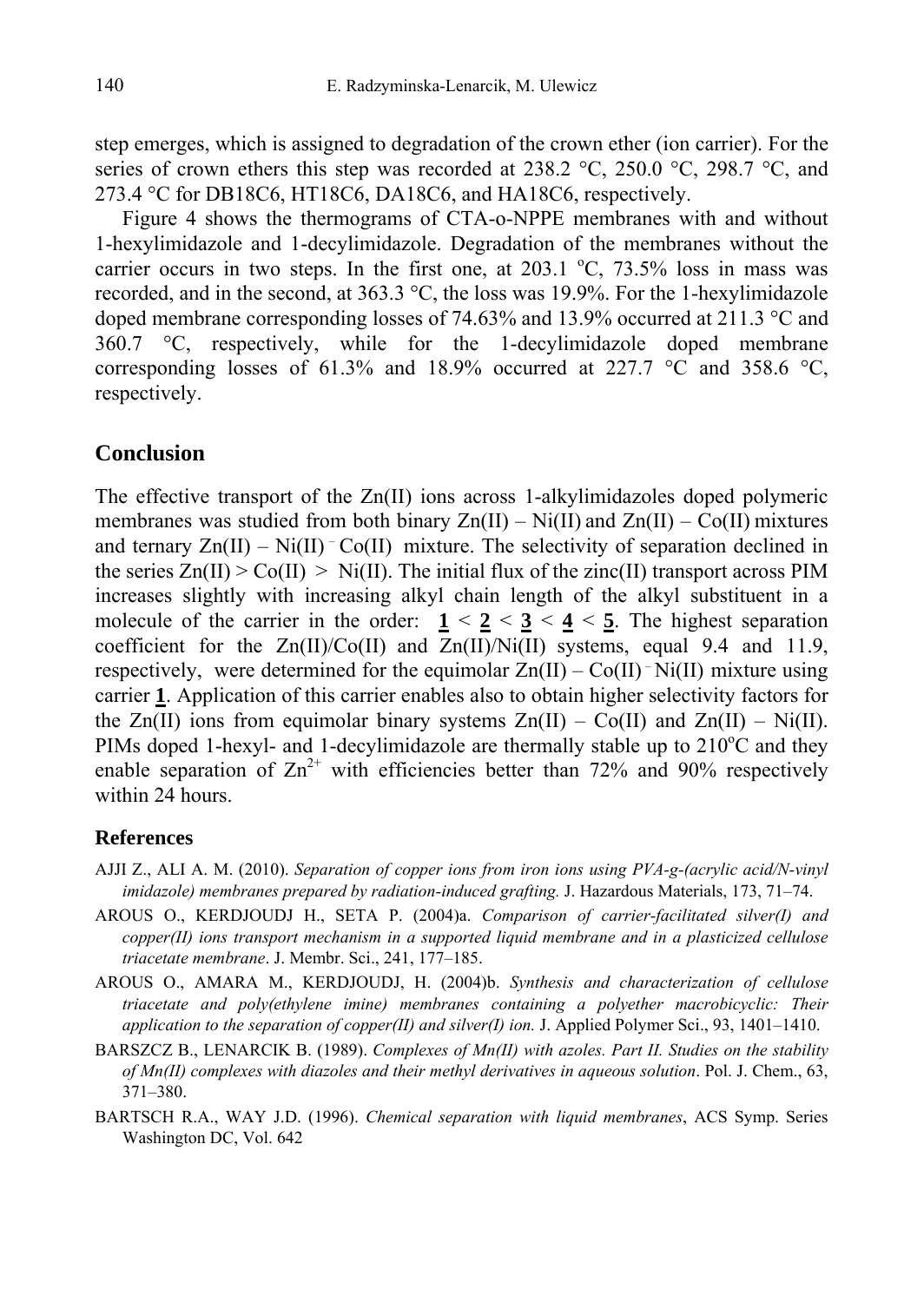- BENIOT R., MENOYO B., ELIZALDE M.P. (1996). *Extraction equilibria of Zn(II) from chloride medium by Cyanex 302 in toluene.* Hydrometallurgy, 40, 51–63.
- BOND A.H., DIETZ M.L., ROGERS R.D. (1999). *Metal-ion separation and preconcentration. Progress and Opportunities*, ACS, Washington, DC.
- CUPREY M.E. (1974). *N-Imidazole compounds and their complex metal derivatives*. US Patent, 3,843,667, October 22.
- du PREEZ J.G.H., GERBER T.I.A., EGDE W., MTOTYWA V.L.V., van BRECHT J.A.M. (2001). *Nirtogen Reagents in Metal Ion Separation. XI. The Synthesis and Extraction Behavior of a New NS Imidazole Derivative.* Solvent Extr.Ion Exch*.* 19 (1), 143–154.
- GHERROU A., KERDJOUDJ H., MOLINARI R., SETA P., DRIOLI E. (2004). *Fixed sites plasticized cellulose triacetate membranes containing crown ethers for silver(I), copper(II) and gold(III) ions transport*. J. Membr. Sci., 228, 149–157.
- GHERROU A., KERDJOUDJ H., MOLINARI R., SETA, P. (2005). *Preparation and characterization of polymeric plasticized membranes (PPM) embedding a crown ether carrier application to copper ions transport.* Mat. Sci. Eng. C, 25, 436–443.
- HABASHI R. (1999). A textbook of hydrometallurgy, 2<sup>nd</sup> ed. Metallurgy Extractive Quebec, Quebec City, Canada.
- LENARCIK B., BARSZCZ B. (1977). *Stability and structure of transition metal complexes with azoles in aqueous solutions. Part XIV. Complex formation between N-methylimidazole and Co(II), Ni(II), Cu(II) and Zn(II)*. Roczniki Chem., 51, 1849–1855.
- LENARCIK B., BARSZCZ B. (1979). *Stability and structure of transition metal complexes with azoles in aqueous solutions. Part XIX. Structural effects during complexation of Co(II), Ni(II), Cu(II) and Zn(II) with 1-ethyl- and 1-propylimidazoles*. Pol. J. Chem., 53, 963–971.
- LENARCIK B., BARSZCZ B., KULIG J. (1977). *Stability and structure of transition metal complexes with azoles in aqueous solutions. Part XI. A study on complex formation between n-butylimidazole and Co(II), Ni(II), Cu(II) and Zn(II)*. Roczniki Chem., 51, 1315–1323.
- LENARCIK B., OJCZENASZ P. (2002). *The influence of the size and position of the alkyl groups in alkylimidazole molecules on their acid – base properties.* J. Heterocyclic Chem. 39, 287–290.
- LENARCIK B.; OJCZENASZ P. (2004). *Investigation of the Stability Constants of Co(II) Complexes with a Homologous Series of 1-Alkylimidazoles in Aqueous Solution by Using a Partition Method with Several Solvents,* Sep. Sci. Technol., 39, 199–226.
- LENARCIK B.; KIERZKOWSKA A. (2004). *The Influence of Alkyl Length on Stability Constants of Zn(II) Complexes with 1-Alkylimidazoles in Aqueous Solutions and Their Partition Between Aqueous Phase and Organic Solvent,* Solv. Extr. Ion Exch., 22, 449–471.
- LENARCIK B., RAUCKYTE T. (2004). *The Influence of Alkyl Length on Extraction Equilibria of Ni(II) Complexes with 1-Alkylimidazoles in Aqueous Solution / Organic Solvent Systems*, Sep. Sci. Technol.**,** 39, 3353–3372.
- NGHIEM L.D., MORNANE P., POTTER I.D., PERERA J.M., CATTRALL R.W., KOLEV S.D. (2006). *Extraction and transport of metal ions and small organic compounds using polymer inclusion membranes (PIMs)*, J. Membrane Sci.*,* 281, 7–41.
- PERNAK J., KRYSINSKI J., SKRZYPCZAK A. (1987) *Bakterizide wirkung von iminiumverbindungen,* A*.* Tenside Surfact. Det*.*, 24, 276–286.
- RADZYMINSKA-LENARCIK E. (2007). *The influence of the alkyl chain length on extraction equlibrium of Cu(II) complexes with 1-alkylimidazoles in aqueous solution/organic solvent systems.* Solvent Extr. Ion Exch. 25, 53–64.